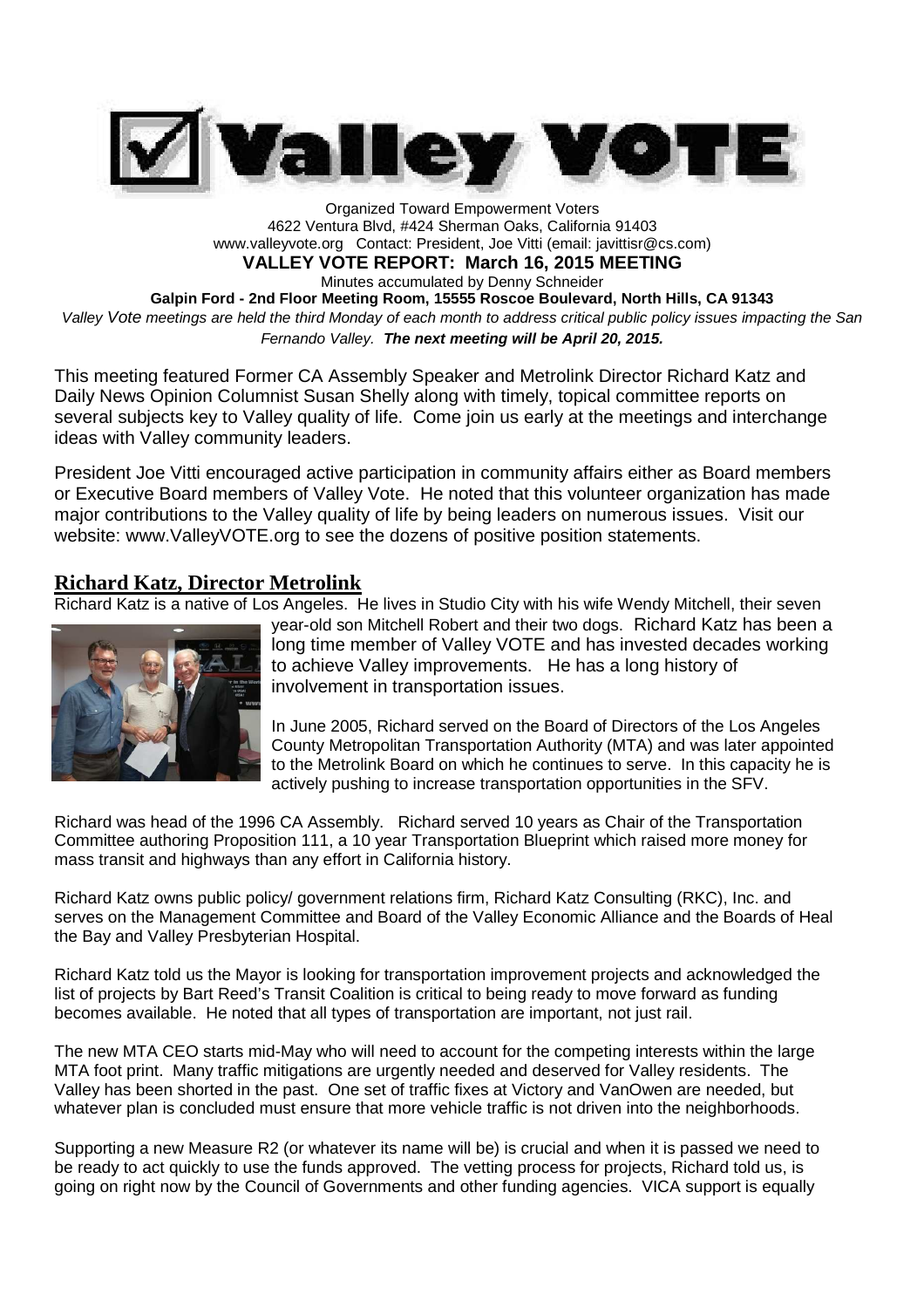vital. Richard talked about the importance of having "shovel ready" projects with heavy lobbying by our local organizations of all types to keep our projects in the forefront.

Our LA Council members are an important element in realizing opportunities and everyone should be contacting them regularly to remind them of the importance of transportation. One example proposal is for a 405 Reliever Program from the Valley Civic Center to UCLA. This MTA project is to be a public-private partnership when the route is determined. It will be a two level tunnel with rapid transit in the upper level with four toll lanes on the bottom level to fund the project. Paul Korretz and other current MTA Board members need use their influence to keep this project on track. Another relief project is on Ventura Boulevard. Funding for high speed rail should be encouraged as well with a route along San Fernando Road to Burbank Airport from Palmdale.

Richard reminded us that unless we insist on our projects being a priority, they will not happen. LA City has four votes on the 13 member MTA Board. There's over \$40B in unfunded transportation projects. One way to engage MTA is to use the LA City Council member transportation deputies to stay on top of issues and work with MTA staff members.

Train Safety is paramount! All intersections should be grade separated to save lives. Richard noted how Metrolink has an exceptional safety record and that Art Lahey has just become its new CEO. Metrolink acted to improve train safety by ordering new crash energy zone cars. Similarly, Metrolink changed to Tier 4 locomotives which eliminated 84% of pollution from their discharge when compared with the tier 3 vehicles used by other jurisdictions.

Only Metrolink will meet the 2015 requirement to implement Positive Train Control (PTC). This system uses GPS to track train movements. PTC will automatically stop trains if something happens to the engineer. PTC identifies unusual speeds along the route and will automatically slow the train. Further, BNSF and other trains will be then be able to communicate with each other through this system; something that didn't happen in the past. The PTC also includes an earthquake early warning. PTC will use the 20 second advance warning to slow trains or to move trains into a safer location should an earthquake occur.

### **Susan Shelly, Sunday Opinion Columnist Los Angeles Daily News**

Susan Shelley authored three books on the U.S. Constitution. Her books have been acquired by many



university, state college and public libraries across the United States and in Canada and New Zealand. She has had varied jobs including associate producer for the Jeopardy TV show. Susan is an Executive Board member of Valley VOTE.

In 2012, she ran unsuccessfully for Congress, but won the endorsement of the Los Angeles Daily News and the Howard Jarvis Taxpayers Association.

Susan came close in a 2013 California Assembly special and also in her second Assembly campaign in 2014. While she did not win, she won the respect of supporters and opponents alike for her comprehensive grasp of issues.

Her talk at Valley VOTE addressed the importance of the Piece College Farms. Pierce College started as a school for agriculture. It is a source of Valley pride. Many of the agricultural programs at the school are run using volunteers. Of the original 400 acres, only 240 remain allocated to farm investigation studies of any sort. All kinds of investigation programs are run on this land such as drought tolerance studies, food studies, crop growth studies, irrigation techniques, environmental studies, and more. This land is used for such an important purpose and Susan has been reviewing ways to ensure that these lands are not sold off by the Junior College System or used for other purposes.

No one has called for an immediate selling of this land, but there is a valid concern that this will be done in the future if preventions are not put in place now. Much of the Pierce College land was sold in the past to raise money for the Junior College system general fund without helping our local school.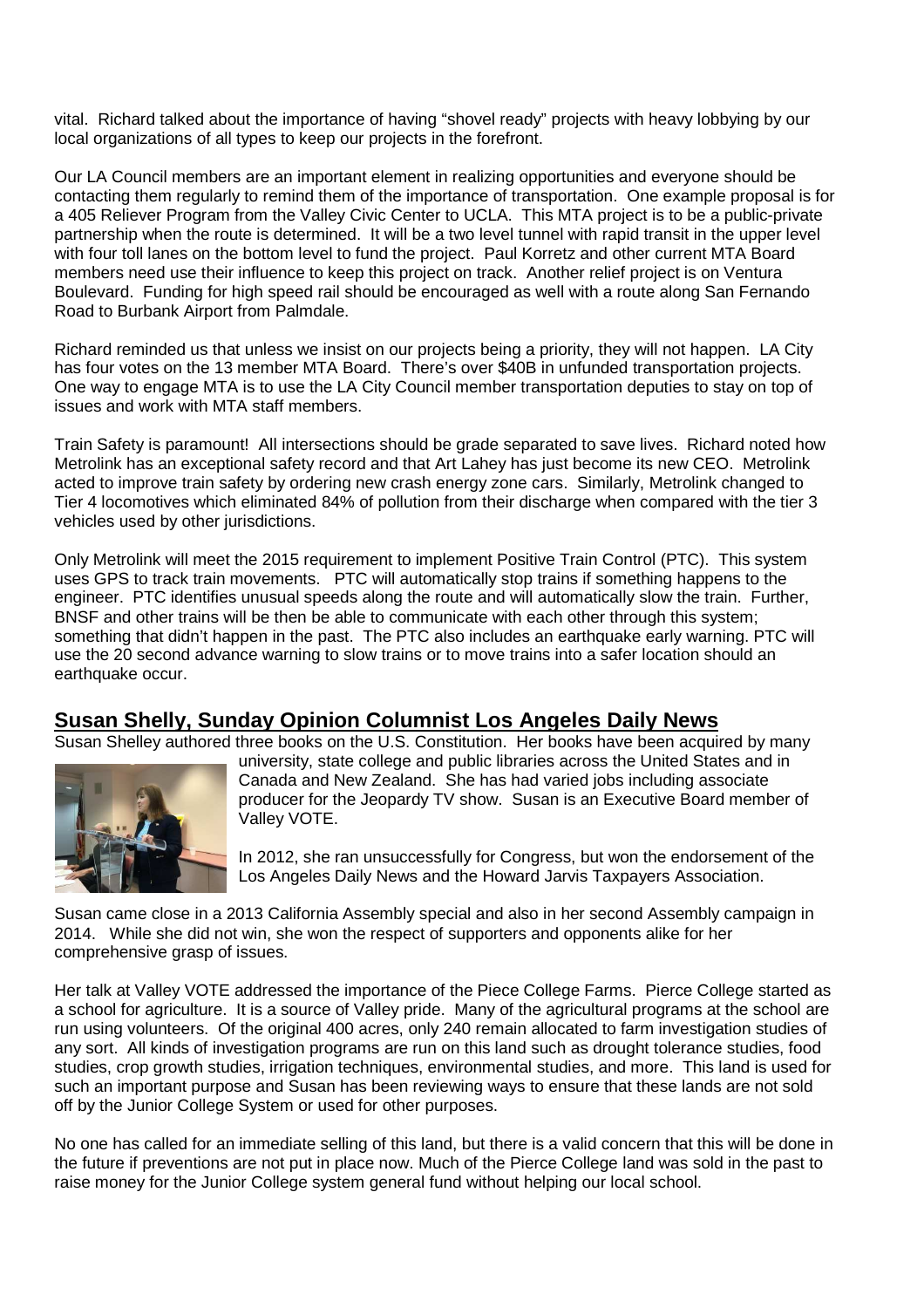When pushed on the subject, the current Board of Trustees stated, "There are no plans to sell any of the land today." There was no mention that there are large, planned developments to be constructed right across from the College nor any promises not to sell the land for other uses in the future.

Imminent action to protect the land is important to Susan and others so she spoke to the Trust for Public Land and other legal experts to find a method to protect the land.

She found a way to protect the land by establishing a non-profit to which the Pierce College Foundation will give title to the land with a special agricultural conservation easement covering the remaining 240 acres. This would allow only agriculture related development and no sale for other purposes—residential or commercial development.

Pierce College is so well regarded that many students are able to go directly from this Community College directly into a veterinary college. For those interested in a meld of history and today attend the Pierce College farm walk April 26.

## *Valley VOTE Committee Reports:*

#### **Joe Vitti – re: membership**

.

Our purpose is to fight for fair representation for the SFV and to ensure the City acts in the best interest of its citizens. Membership applications were distributed and can be found on the website www.ValleyVOTE.org .

#### **Vic Viereck - VERY GROSS RECEIPTS TAX**

As a business man who has been consistently paying the City of Los Angeles Gross Receipts Tax for over 32 years, I'm well aware of how gross it is. Although its tax rate on professional services of just over ½% and just over 1 1/4% on rental income may seem small, that tax is on total revenue, before any expenses are deducted. If a business is losing money, especially due to a minimum wage or rent control, the Gross Receipts Tax increases the amount of loss.

But in managing the Gross Receipts Tax the Los Angeles Office of Finance makes it worse. Even though business owners properly and timely file (including payment) their business tax returns, they are harassed by the Office of Finance for non-payment and non-filing of the returns. Especially if somebody has more than one rental property or business, the Office of Finance fails to properly review what has been filed, and notices of non-payment are prepared and mailed to the business owners. That creates a lot of extra work for the business owner to prove that requirements were met. It not only creates more work and expense for the business owner, it requires more staff time at the Office of Finance, costing the taxpayers more for the wasted time.

If an owner has more than one type of business, involving a different business tax rate for each type of business, and one of the businesses generates over 80% of the business revenue, in the lower of the two tax rates, the owner can choose to pay a singular (lower) tax rate for what is called the Primary business. Even though the business owner checks the necessary little box to claim the Primary rate, a letter can be expected. Naturally if the letter from the Office of Finance led to more tax being collected, sending the letters is productive. Considering the several letters I have received from that office over the years, without having to pay anything more, the waste is proven.

It's no wonder that many businesses will not open shop in the City of Los Angeles, and many leave. Los Angeles history has shown that when the Los Angeles Gross Receipts Tax rate is reduced, the lost revenue is more than covered through sales tax revenue. That is good reason to authorize a wellpublicized phase out of the Gross Receipts Tax. If business owners know that it will definitely be terminated over a short period of time, they can plan ahead to invest in Los Angeles.

For additional info: Victor N. Viereck, CPA 12702 Tiara Street, Valley Village, CA 91607 (818) 985-9174 vicviereck@sbcglobal.net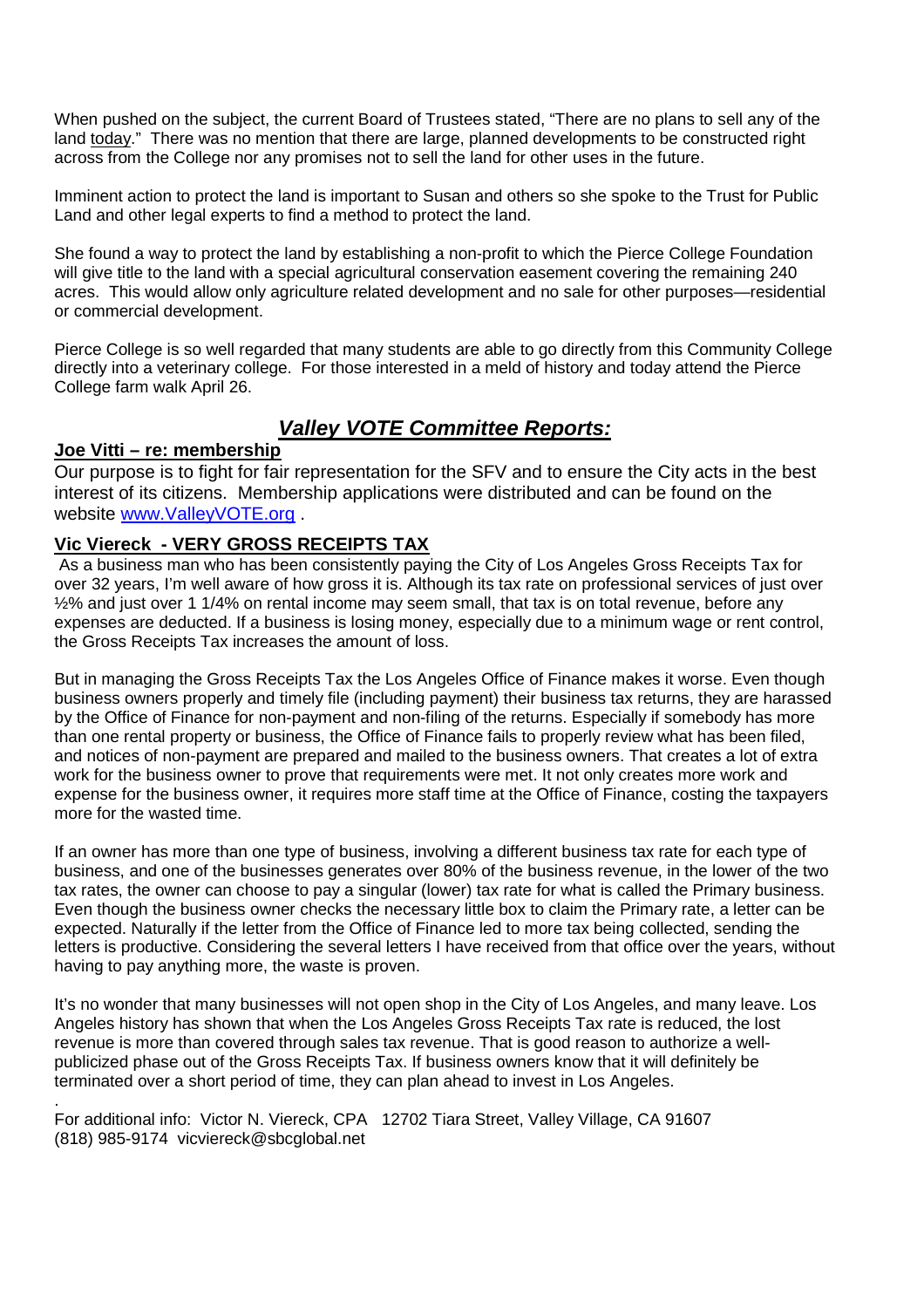#### **Bart Reed – Transportation issues**

The Transit Coalition has been active with its Urban, Government and Community Affairs Program utilizing the California State University Northridge Tiger Team interns. Several local projects were identified to improve Valley transportation. CicLAvia is in the S.F. Valley on Sunday, March 22, 2015 on East Valley For more information: The Transit Coalition website: http://www.thetransitcoalition.us or via email: bart.reed@thetransitcoalition.us

#### **Ralph Kroy - Sunshine Canyon**

The landfill is located at 14747 San Fernando Road, near and West of the "Five and the Fourteen" freeway intersection. The facility is now owned and operated by Republic Services Inc. , as the BFI Landfill, and as a joint City / County operation.

The landfill is undergoing many changes in an attempt to reduce the environmental problems and the MANY violations it has received from the AQMD, and the City / County LEA The landfill has received well over 6000 complaints from the residents, more than all the other City / County landfills combined!

The latest meeting of the Sunshine Canyon Citizens Advisory Committee (CAC), March 12, 2015 at the Knoll wood Country Club was informative and contentious. The meeting had, in addition to the normal representatives from the City, County, and AQMD, members of the County Department of Health, and from the LAUSD Safety Department.

Bill Piazza, who is the Environmental Assessment Coordinator of the Office of Environmental Health and Safety for the LAUSD, made a report. He stated that the air filters in the air conditioning system within all the Van Gogh Street School classrooms have been changed. New activated carbon filters were installed with very favorable results.

More needs to be done for the school safety, however, and further meetings with the public the school system are planned.

There was substantial discussion in reference to BFI's letter stating that there was only "occasional" and "minor" odor problems. This is a continuing problem. Ralph Kroy rekroy@aol.com

#### **Denny Schneider - Airport Report**

Everyone acknowledges the importance of air commerce and airports to Southern California. What remains at issue is how to meet our needed capacity. Almost everything is currently concentrated at LAX. LAX has 95% of all international and over 75% of domestic travelers. This is satisfactory to the airlines and LA City, but it puts our economy at risk if any disaster should occur at LAX.

There used to be a Southern California Regional Airport Authority to coordinate needs, but it died about a decade ago due to distrust among the participants.

Regional planning by the Southern California Association of Governments (SCAG) still occurs, but at a different level and for a different reason—qualification for Federal funds. SCAG encompasses the six counties of Imperial, Los Angeles, Orange, Riverside, San Bernardino and Ventura. It develops a long-range Regional Transportation Plan (RTP) which is due to be updated next year. Only highway projects in this Plan may receive Federal funding. The RTP must also be consistent with the South Coast Air Quality management plan which is designed to meet Fed air quality standards.